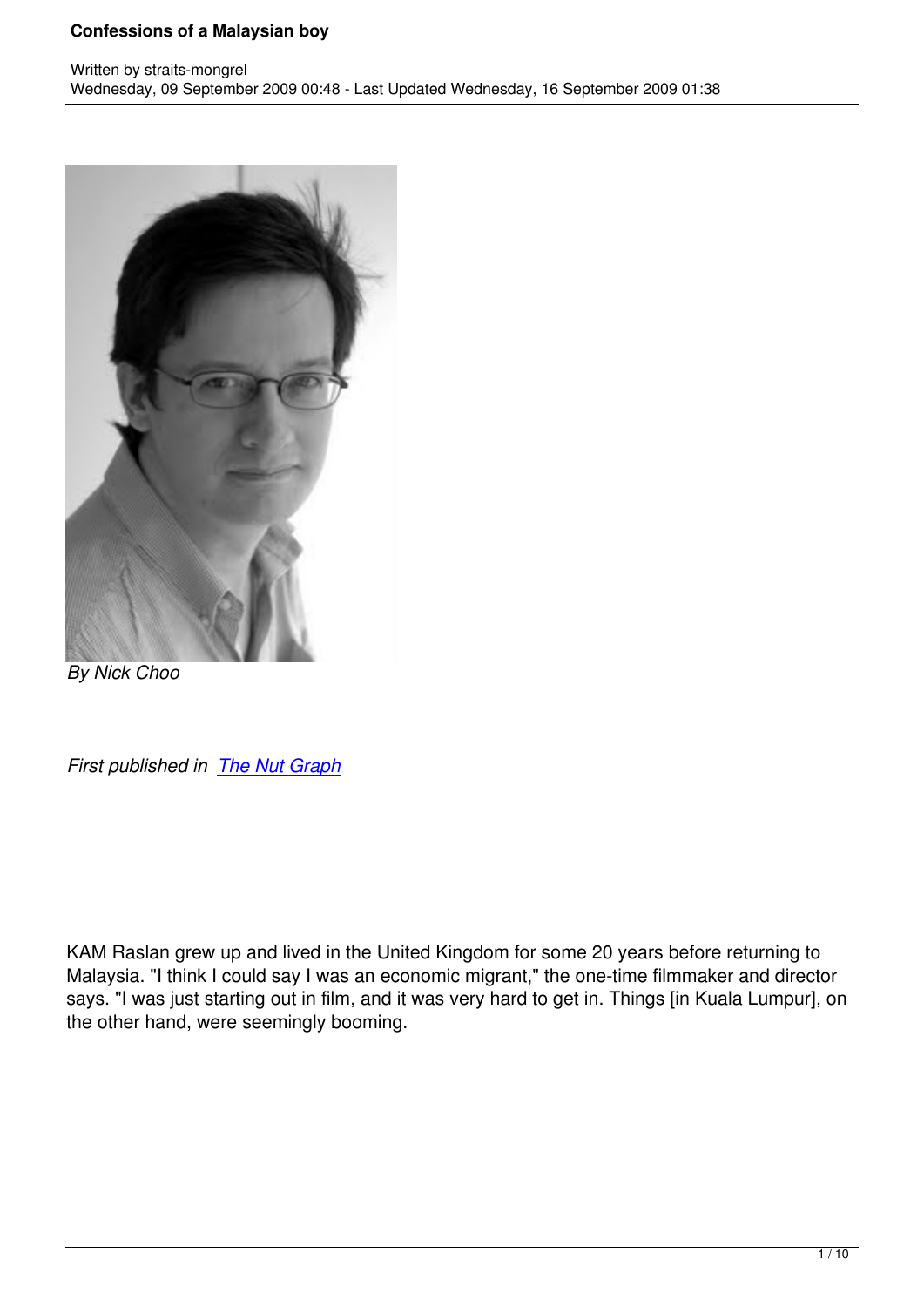"I remember the Berlin Wall coming down in 1989, and I was watching that and thinking, 'Wow, these things are happening around the world, and here I am stuck in London ... I want to go elsewhere and have an adventure!'"

This wanderlust brought Kam back to the country where he had been born, and where he had lived the first four years of his life. It was meant to be a short visit, but nearly 19 years later, he remains.

Kam is now a full-time writer who is well known for his *Confessions of an Old Boy* stories published in *Off the Edge*  magazine and released as a book in 2007. He runs a weekly column in *The Edge* , and is currently working on a collection of writings on Malaysian history. *The Nut Graph*  interviewed Kam in Petaling Jaya on 19 Aug 2009, where he talked further about history, identity, home abroad and home ashore.

### **TNG: Where were you born?**

**Kam Raslan:** I was born in Assunta Hospital in Petaling Jaya in 1966. My family and I lived in Kenny Hills in Kuala Lumpur. Then my father died, and within a year we moved to England, where my mother is from.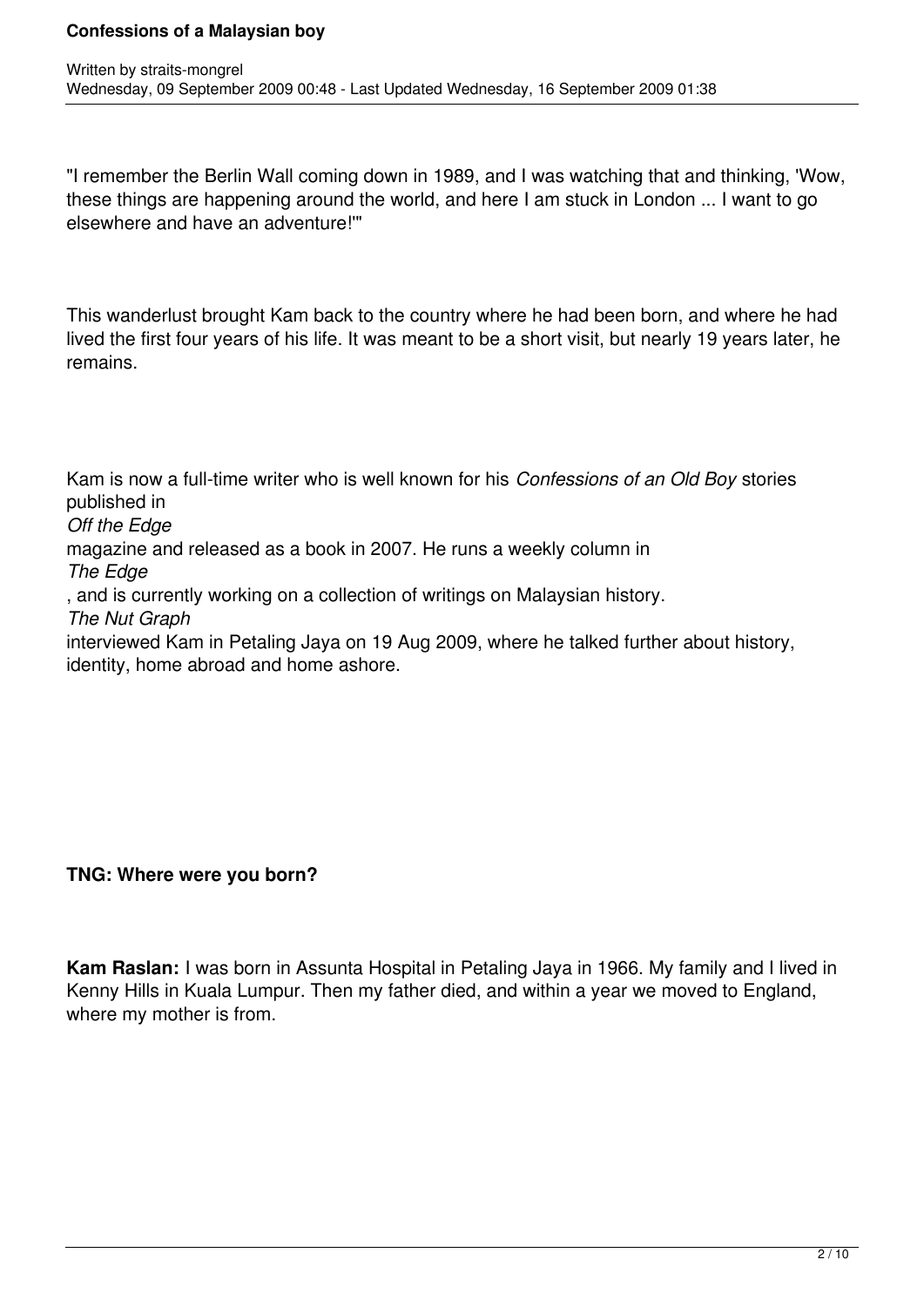#### **Can you trace your ancestry?**

Our forefathers were Bugis who turned up in Perak. The father of my grandfather had six wives. We are the [descendents] of the second wife, who had many children — the first wife didn't have any.

My great grandfather was the right-hand man of the then Perak sultan. My grandfather was chief minister in Perak in the 1950s, and my father was accountant general before running Bank Bumiputra Malaysia Bhd, and an accountancy firm called Hanafiah Raslan Ong, which is now Hanafiah Raslan Mohamad.

That's my father's side. My mother's side is very much working class from Wales and north Devon. My grandfather was a policeman in South Wales; I have a great uncle who died in the First World War in Palestine, and he's buried in Syria in Damascus. Perhaps he saw Lawrence of Arabia sweeping past on a camel before he died.

So there are these two threads in my family that are very different. It's interesting how, when I was growing up, the Malay side was part of the "third world", as it were, but they were of an elite class; while my English side is very much a working-class family.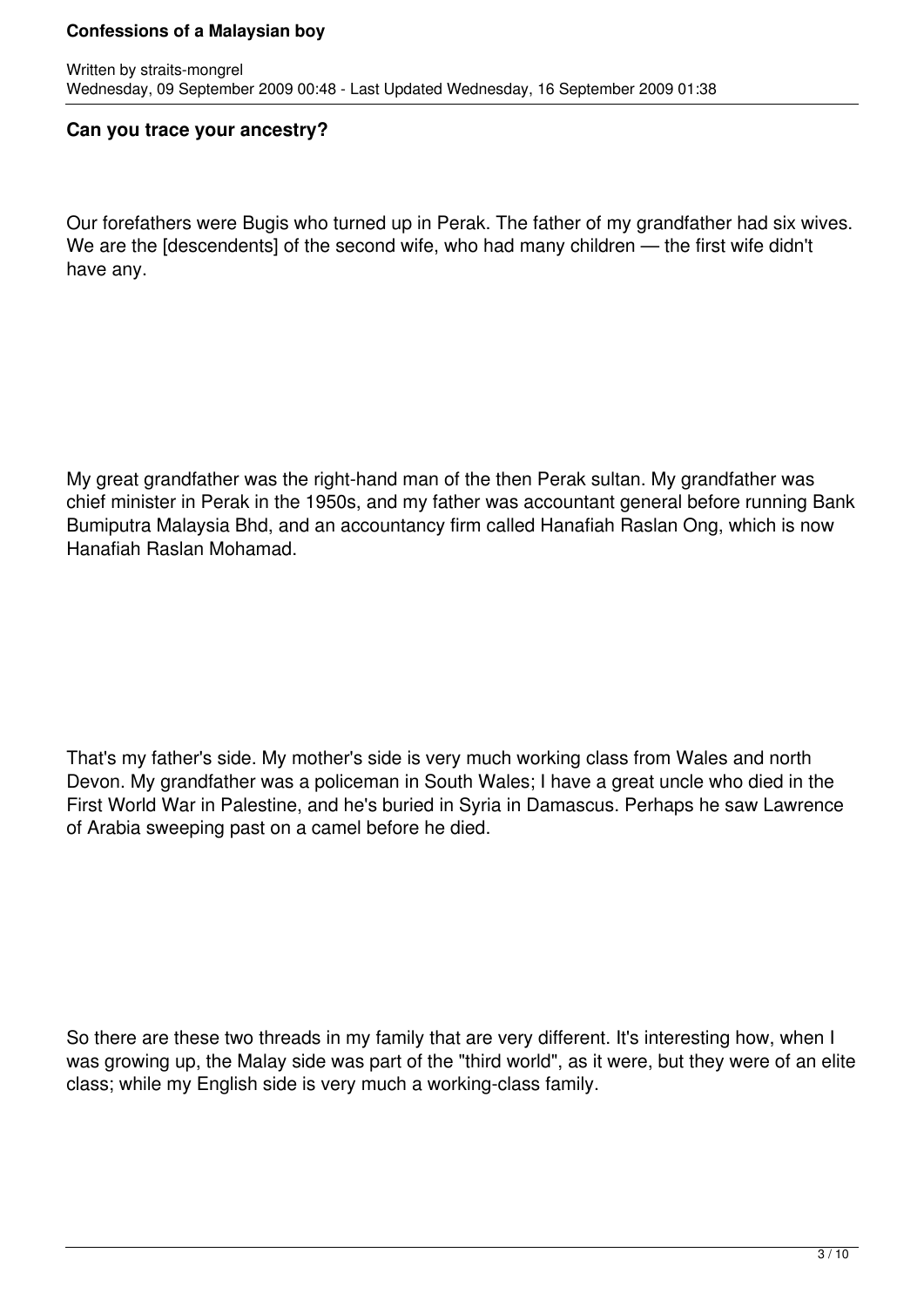### **What are your strongest memories of the place where you grew up?**

I remember a little bit about my life prior to England, but I'm not sure if these were spurred on by photographs or if they're really *my* memories. I remember my home in Kenny Hills, and I remember thinking *everyone* lived in some sort of version of Kenny Hills around Malaysia. I didn't realise then that it was actually a very privileged location.

I know people who have more memories of their early childhood, but I don't. I don't remember the time of my father's death: everything sort of went blank, and then I sort of "woke up" again several months later when we'd moved to the UK.

So my clearer memories are from England. I enjoyed it there. I would play with the neighbouring kids, and we'd have a lot of freedom to do what we wanted. I don't think kids today have that kind of freedom. We would play in the woods. I enjoyed the nature and countryside, which I don't really have a chance to do in Malaysia.

I don't know if this is just England or adolescence in general, but I had a lot of freedom growing up, and I experimented a lot with... well, ways of living.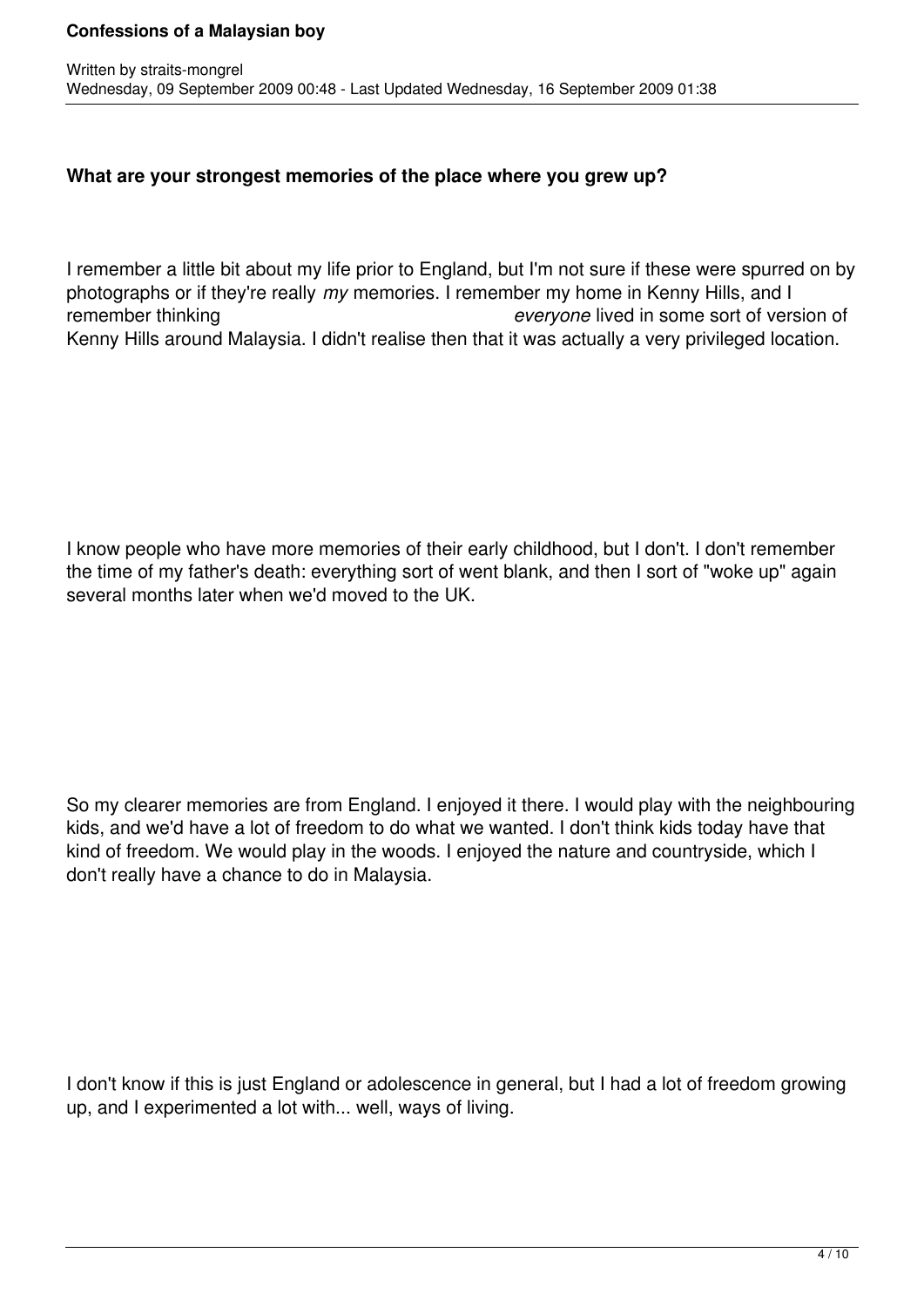## **Did you feel much connection to your Malay heritage?**

Malaysian, perhaps, not so much Malay. I didn't draw a distinction; I didn't *know* to draw a distinction. I knew, of course, that my family was Malay as opposed to Chinese or whatever, but I still felt that there was this big family called "Malaysians". And although whenever I visited here it was in a very Malay milieu, it didn't strike me as being very alien from a Chinese one or the Indian one next door.

I was very aware of being Malaysian; I never thought to change my passport, and I had a Malaysian flag over my bed. When people visited me in boarding school, they'd always bring Malaysian food, serunding, and the other boarders would go, "Ew, it's disgusting, it's like dried worms!" And then they'd taste it and realise it was delicious, and the bastards would eat it all behind my back *(laughs).*

# **Did you ever face discrimination for being of mixed parentage?**

Not for a second. I don't think I look particularly Asian. I got beaten up a few times, but not because of being Asian, but just for being "different" — skinheads beat up anybody who are not skinheads. But not because of [ethnicity].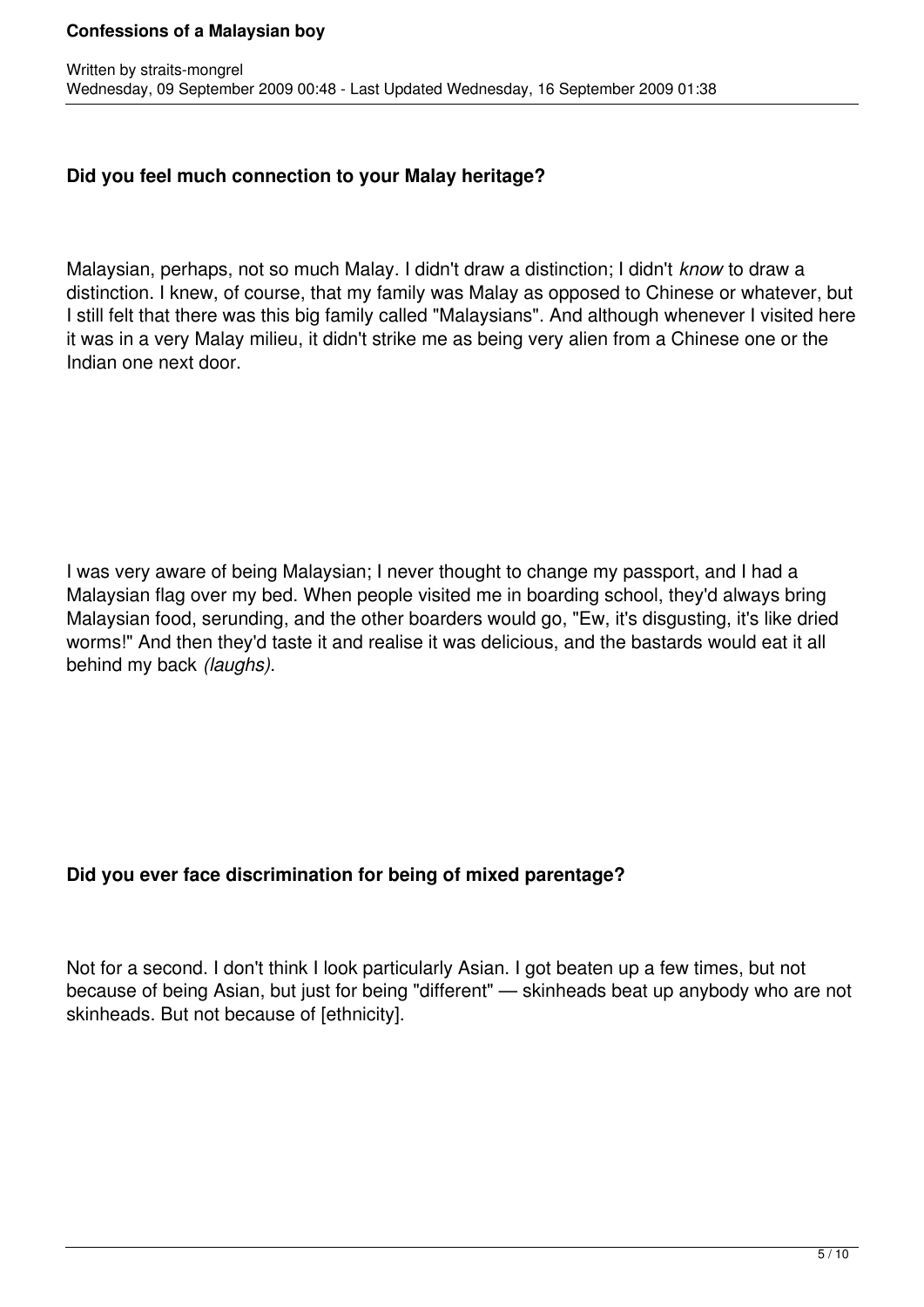I used to make [the] most of being Malaysian, and would concoct fanciful stories of my background and upbringing in an attempt to impress the girls, make myself sound very exotic. I once said I was a prince of some description, but it never worked ... I would mix with republicans and socialists, mainly, and they were never particularly impressed with that sort of thing.

# **What stories do you hold on to from your family?**

Nothing specific comes to mind. I hear little snippets here and there and I begin to mash them up with my Datuk Hamid stories, and sometimes I forget whether it's real or not.

My brother Karim is the one who has taken it upon himself to be the guardian or custodian of the family biography. I have not. I want stories that are more Malaysian, rather than just Malay. A great number of people retain their individual cultural identity, but it's always thrilling to me, and moving, whenever I see people freely move into common ground. It's not necessarily unique in the world, but it's pretty damn near unique.

England prides itself on being a multicultural society, but the immigrant society is probably not more than 5%, and yet there is so much talk about cultural identity. Here, Chinese [Malaysians are] the minority, 30% to 35% — which shouldn't count as a minority! That would make them a major stakeholder in a company!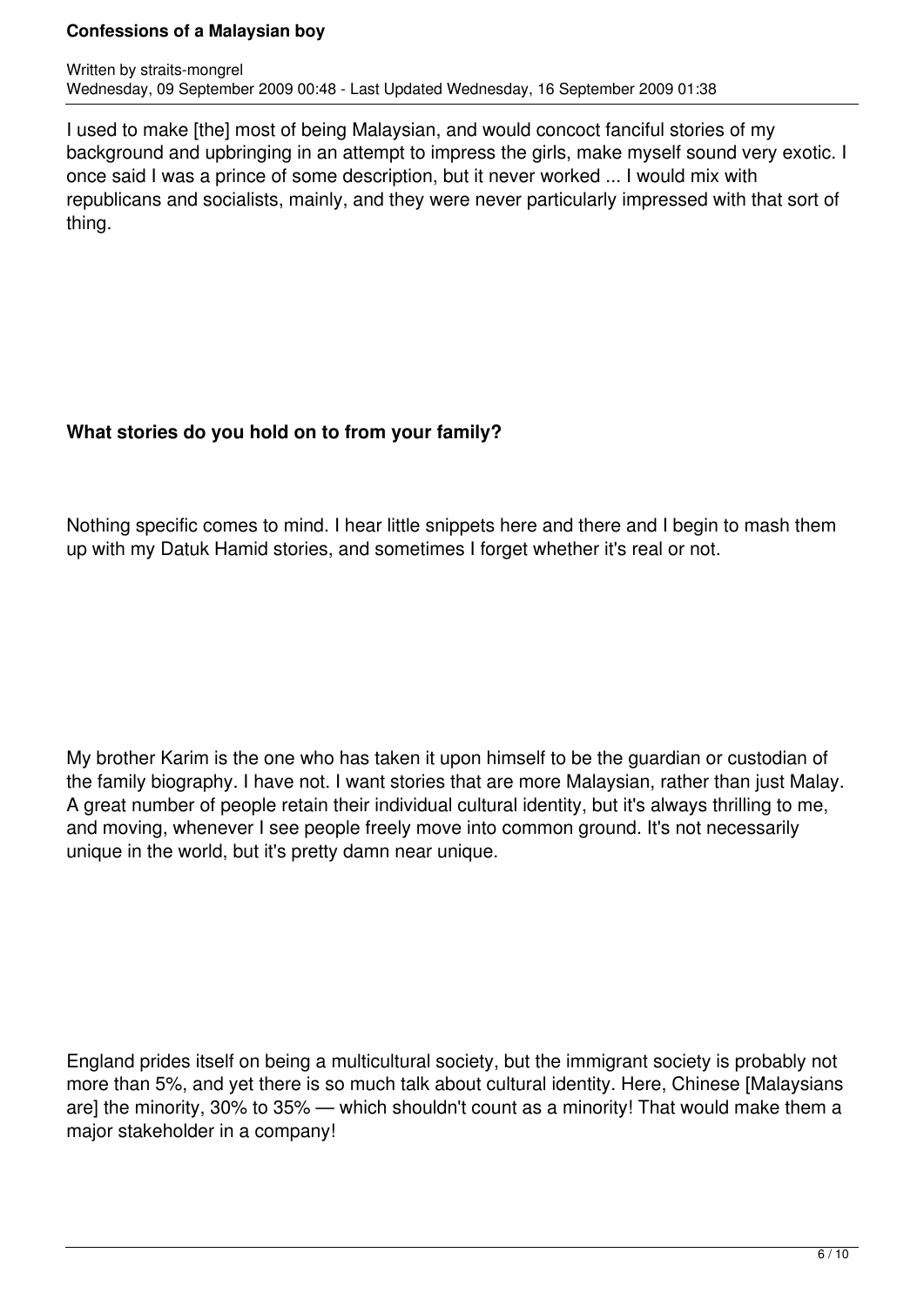So it's not that I'm not interested in history. I am. But when I start feeling that my history is being claimed by some purely Malay, nationalistic, separate-from-everybody-else's history, then it upsets me, because it's just not true. Our history — the Chinese, the Indians, the different *types*

Malay [Malaysians] — are all touched by everybody else. And we should be aware of that, and we should give credit for that.

# **Speaking of history — tell me more about this book on Malaysian histories that you're working on.**

It's going to be about people's history, not top-down; I want to ignore the great leaders. I've been spending a lot of time in the archives, reading about everyday people who lived here then. There was this thing called the *Selangor Journal*, which was the precursor to the *Malay Mail*; it mentioned a Professor Lawrence, a balloonist who came to town in 1890s, and he asked for money so he could get his balloon up in the air, take people up and get a look at Kuala Lumpur.

So he got money from some towkay, and over at the Chinese Club — I have no idea what the Chinese Club is — he took the balloon up. It struck me that that would have been the first time anyone had had an aerial view of Malaysia then. So I want to write about what they saw, what was beneath them in KL at the time.

of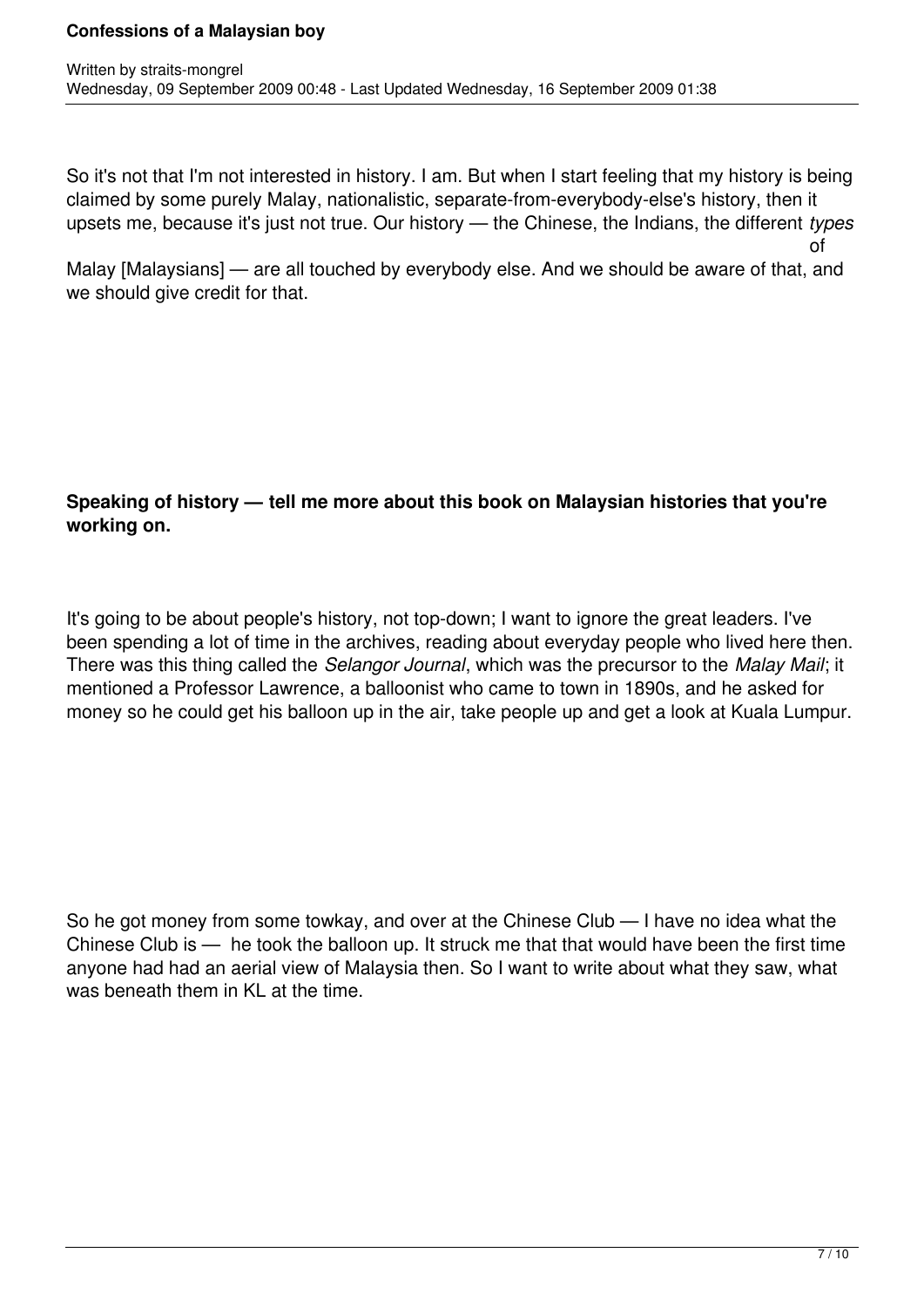It's not going to be the story of sultans; it's the little stories — stories about "nothing" that say plenty.

## **And on the topic of stories: in** *Confessions of an Old Boy***, the protagonist Datuk Hamid Datuk Sidek is a civil servant of the Tunku Abdul Rahman generation who recounts his adventures in pre- and post-independence Malaya/Malaysia. Do you agree with your fictitious character Datuk Hamid's views?**

Yes and no. I don't agree with the idea of this country, or any people, being led by elite who think they have some sort of divine right to lead. Datuk Hamid does. If he and I were to meet, that would be one area we'd definitely disagree upon.

One thing that existed in his time was the self-identifying Malay who I think was not so culturally threatened by others — bearing in mind that his culture had already been subsumed by Western culture, and he was very comfortable with that, and that his notion of Malayness was very romantic. So yes, the cultural atmosphere they lived in — inquisitive, self-secure... I would like that.

I think it still exists, but we're being denied it. I know of [people who have] lost all interest in this place. It's a great, great shame. Many people are leaving Malaysia; and we also have this "internal emigration", where people have closed their minds off: *Forget it, I don't care about this place anymore, this is not my country.*

They live here, work here, but they're no longer here. This is great shame, and I'd like to play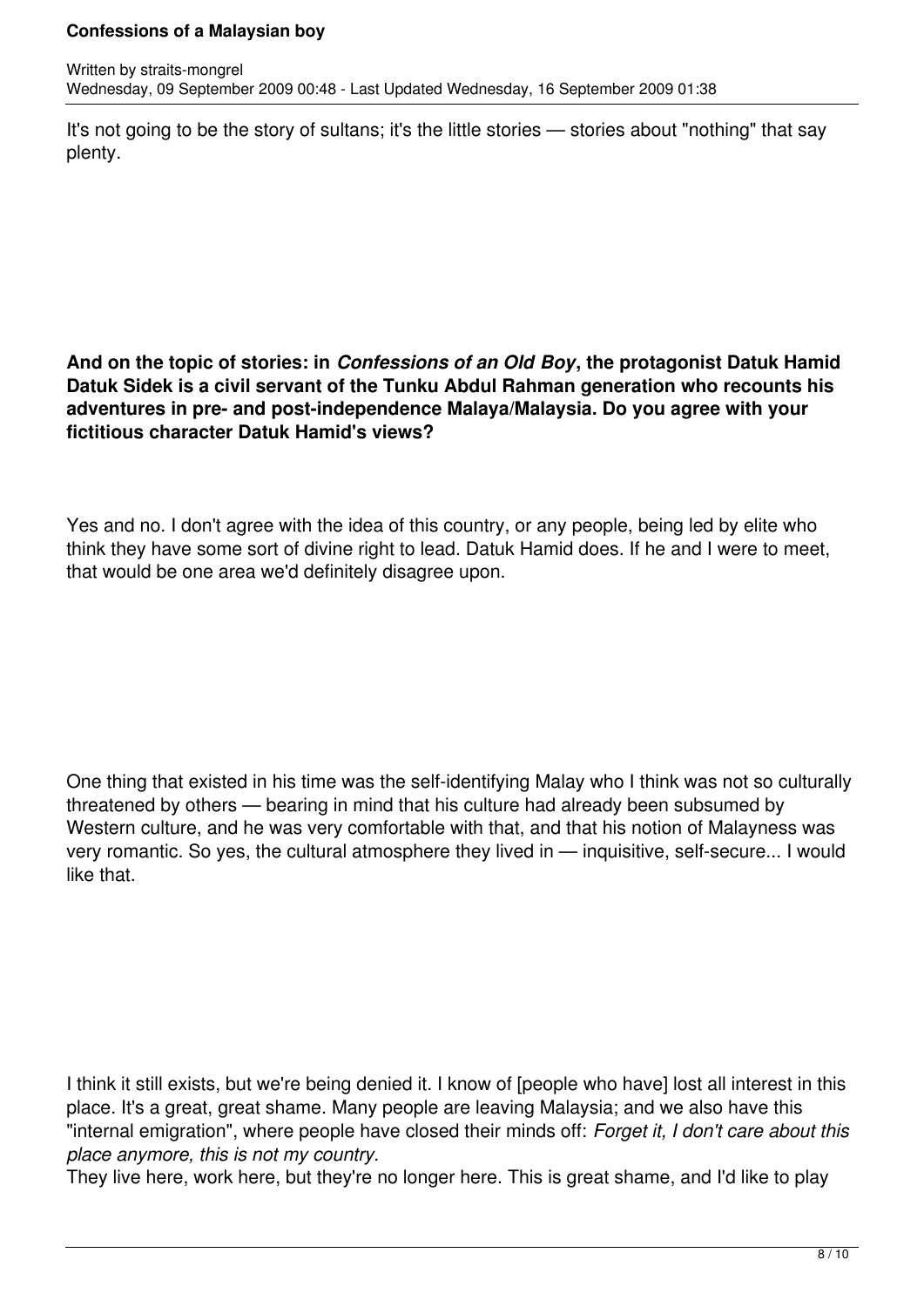my part in trying to persuade these people to "return".

Written by straits-mongrel

# **So what do you hope for the future of Malaysia?**

I don't want to be too hard on present-day Malaysia, because if it were a really [bad] place, I wouldn't have been able to have come back and fit in, and I wouldn't have been able to write anything that anybody could ever appreciate. In many respects, this must surely be the kind of Malaysia I want.

But the kind of people that I can relate to — mostly middle-class — are being brow-beaten and being pushed into little corners. We're losing touch with each other, and I don't want that. I know young people who are Chinese, Malay or Indian [Malaysian], who don't know anybody who *isn't*  Chinese, Malay or Indian [Malaysian]. Race is fascinating and is wonderful, and it shouldn't be divisive; it would be a shame if we lost touch with that.

*The web team at Saya Anak Bangsa Malaysia is a big fan of The Nut Graph's Found in Malaysia series. It consistently provides wonderful perspectives from true-blue Malaysians. We stole this article wholesale because we couldn't do any better. Now go [there!](http://www.thenutgraph.com/category/found-in-malaysia)*